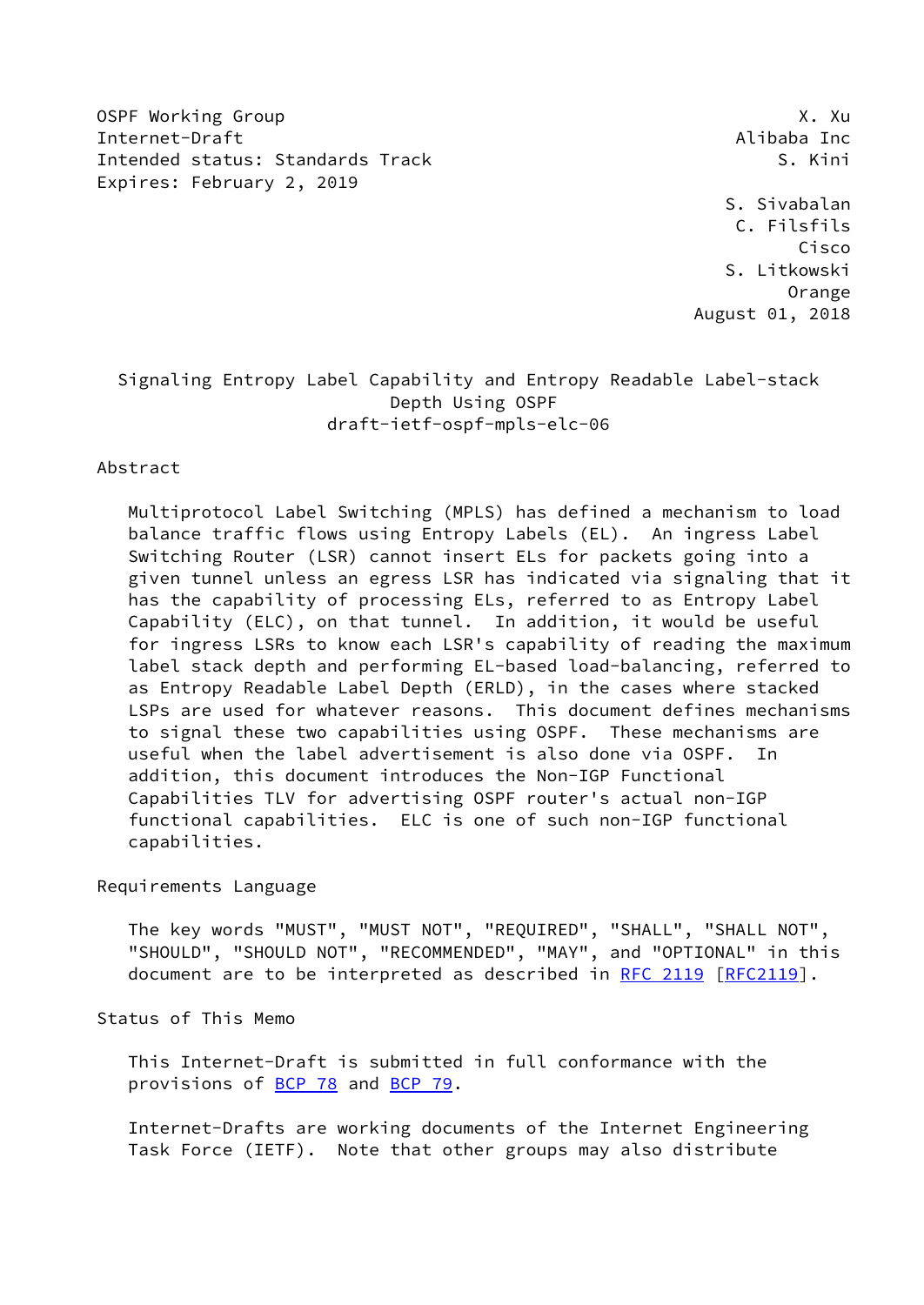## <span id="page-1-1"></span>Internet-Draft Signalling ELC and ERLD using OSPF August 2018

 working documents as Internet-Drafts. The list of current Internet- Drafts is at<https://datatracker.ietf.org/drafts/current/>.

 Internet-Drafts are draft documents valid for a maximum of six months and may be updated, replaced, or obsoleted by other documents at any time. It is inappropriate to use Internet-Drafts as reference material or to cite them other than as "work in progress."

This Internet-Draft will expire on February 2, 2019.

## Copyright Notice

 Copyright (c) 2018 IETF Trust and the persons identified as the document authors. All rights reserved.

This document is subject to **[BCP 78](https://datatracker.ietf.org/doc/pdf/bcp78)** and the IETF Trust's Legal Provisions Relating to IETF Documents [\(https://trustee.ietf.org/license-info](https://trustee.ietf.org/license-info)) in effect on the date of publication of this document. Please review these documents carefully, as they describe your rights and restrictions with respect to this document. Code Components extracted from this document must include Simplified BSD License text as described in Section 4.e of the Trust Legal Provisions and are provided without warranty as described in the Simplified BSD License.

Table of Contents

| $\overline{\mathbf{3}}$                                |   |
|--------------------------------------------------------|---|
| $\frac{3}{2}$ . Non-OSPF Functional Capabilities TLV 3 |   |
| 4. Advertising ELC Using OSPF 4                        |   |
| $\underline{5}$ . Advertising ERLD Using OSPF 4        |   |
|                                                        |   |
| $\overline{5}$                                         |   |
|                                                        |   |
|                                                        |   |
| 9.1. Normative References 5                            |   |
| 9.2. Informative References                            | 6 |
|                                                        |   |

<span id="page-1-0"></span>[1](#page-1-0). Introduction

[RFC6790] describes a method to load balance Multiprotocol Label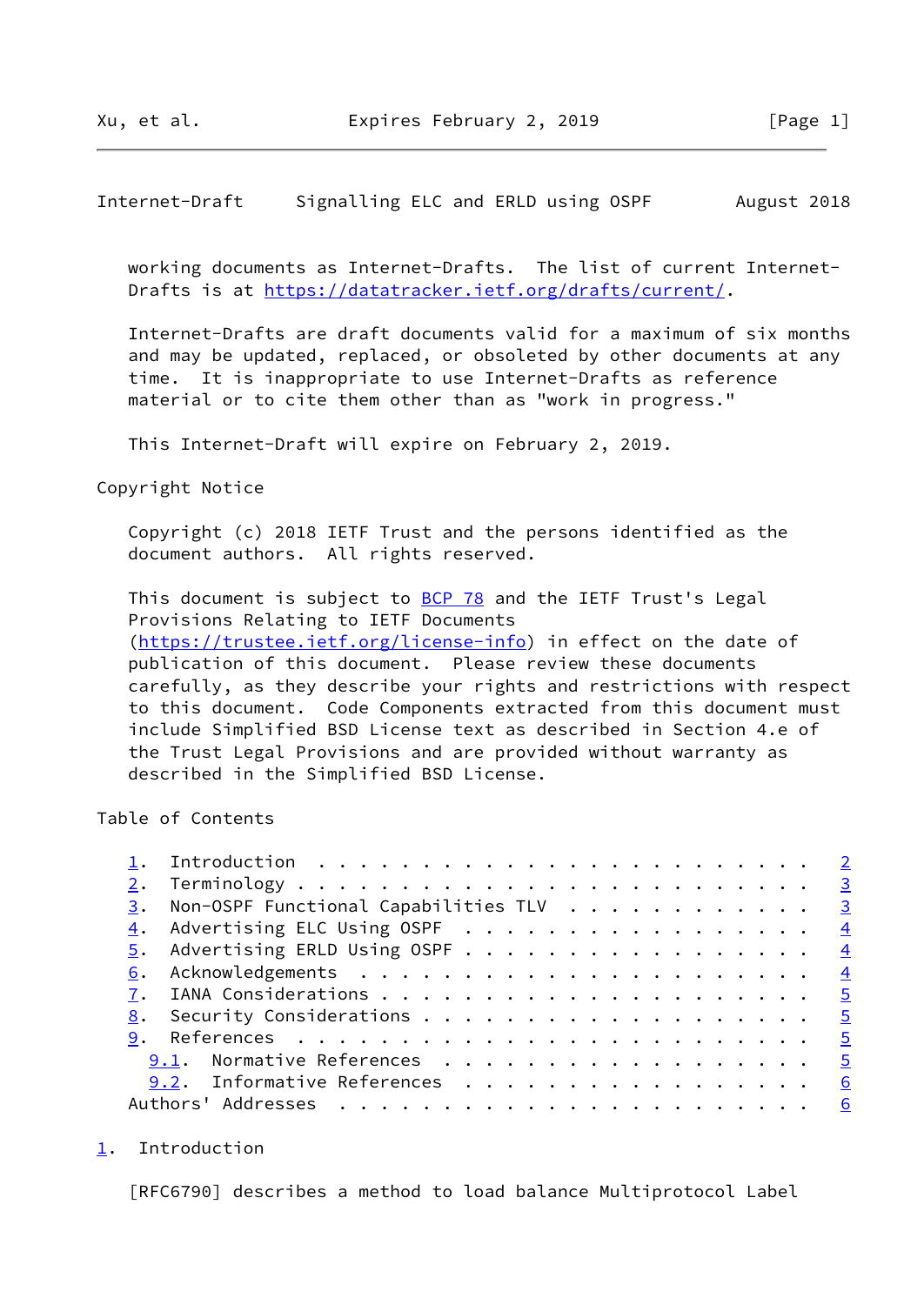Switching (MPLS) traffic flows using Entropy Labels (EL). [[RFC6790\]](https://datatracker.ietf.org/doc/pdf/rfc6790) introduces the concept of Entropy Label Capability (ELC) and defines the signalings of this capability via MPLS signaling protocols. Recently, mechanisms are being defined to signal labels via link state Interior Gateway Protocols (IGP) such as OSPF

| Xu, et al. | Expires February 2, 2019 | [Page 2] |
|------------|--------------------------|----------|
|            |                          |          |

<span id="page-2-1"></span>Internet-Draft Signalling ELC and ERLD using OSPF August 2018

[\[I-D.ietf-ospf-segment-routing-extensions](#page-5-2)]. In such scenario, the signaling mechanisms defined in [\[RFC6790](https://datatracker.ietf.org/doc/pdf/rfc6790)] are inadequate. This draft defines a mechanism to signal the ELC [[RFC6790](https://datatracker.ietf.org/doc/pdf/rfc6790)] using OSPF. This mechanism is useful when the label advertisement is also done via OSPF.

 In addition, in the cases where stacked LSPs are used for whatever reasons (e.g., SR-MPLS [\[I-D.ietf-spring-segment-routing-mpls](#page-5-3)]), it would be useful for ingress LSRs to know each intermediate LSR's capability of reading the maximum label stack depth and performing EL-based load-balancing. This capability, referred to as Entropy Readable Label Depth (ERLD) as defined in [\[I-D.ietf-mpls-spring-entropy-label\]](#page-5-4) may be used by ingress LSRs to determine whether it's necessary to insert an EL for a given LSP of the stacked LSP tunnel in the case where there has already been at least one EL in the label stack [\[I-D.ietf-mpls-spring-entropy-label\]](#page-5-4).

<span id="page-2-0"></span>[2](#page-2-0). Terminology

This memo makes use of the terms defined in [\[RFC6790](https://datatracker.ietf.org/doc/pdf/rfc6790)] and [[RFC7770](https://datatracker.ietf.org/doc/pdf/rfc7770)].

<span id="page-2-2"></span>[3](#page-2-2). Non-OSPF Functional Capabilities TLV

 This document defines the Router Non-IGP Functional Capabilities TLV with TLV type code of TBD1 within the body of the OSPF Router Information LSA. An OSPF router advertising an OSPF RI LSA MAY include the Router Non-IGP Functional Capabilities TLV. If included, it MUST be included in the first instance of the LSA. Additionally, the TLV MUST reflect the advertising OSPF router's actual non-IGP functional capabilities in the flooding scope of the containing OSPF RI LSA.

 The format of the Router Non-OSPF Functional Capabilities TLV is as follows: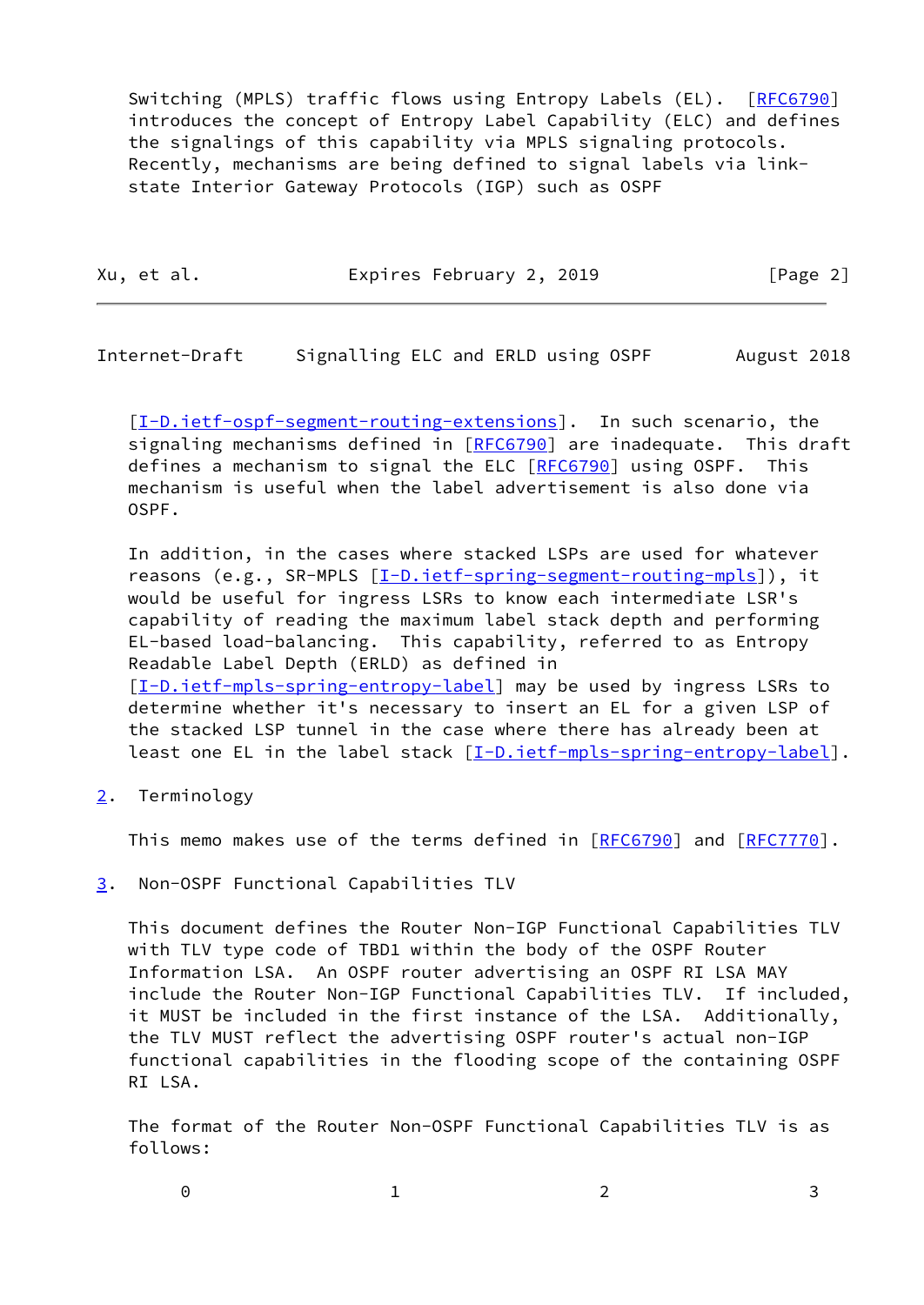0 1 2 3 4 5 6 7 8 9 0 1 2 3 4 5 6 7 8 9 0 1 2 3 4 5 6 7 8 9 0 1 +-+-+-+-+-+-+-+-+-+-+-+-+-+-+-+-+-+-+-+-+-+-+-+-+-+-+-+-+-+-+-+-+ | Type=TBD1 | Length | +-+-+-+-+-+-+-+-+-+-+-+-+-+-+-+-+-+-+-+-+-+-+-+-+-+-+-+-+-+-+-+-+ | Non-IGP Functional Capabilities | +-+-+-+-+-+-+-+-+-+-+-+-+-+-+-+-+-+-+-+-+-+-+-+-+-+-+-+-+-+-+-+-+ Figure 1: Non-OSPF Functional Capabilities TLV Format

Type: TBD1.

 Length: Indicates the length of the value portion in octets and will be a multiple of 4 octets dependent on the number of

Xu, et al. Expires February 2, 2019 [Page 3]

<span id="page-3-1"></span>Internet-Draft Signalling ELC and ERLD using OSPF August 2018

 capabilities advertised. Initially, the length will be 4, denoting 4 octets of Non-IGP Functional Capabilities Bits as defined in [[I-D.ietf-isis-mpls-elc](#page-4-6)].

 Value: contains the Non-IGP Functional Capabilities Bits as defined in [[I-D.ietf-isis-mpls-elc](#page-4-6)].

 The Non-IGP Functional Capabilities TLV MAY be followed by optional TLVs that further specify a non-OSPF functional capability. In contrast to the OSPF Router Functional Capabilities TLV, the non-OSPF functional capabilities advertised in this TLV have no impact on the OSPF protocol operation. The specifications for non-IGP functional capabilities advertised in this TLV MUST describe protocol behavior and address backwards compatibility.

<span id="page-3-0"></span>[4](#page-3-0). Advertising ELC Using OSPF

 One bit of the Non-IGP Functional Capability Bits for is used to indicate the ELC.

 Assignment of a Non-IGP Functional Capability Bit for the ELC is defined in [[I-D.ietf-isis-mpls-elc](#page-4-6)].

 If a router has multiple line cards, the router MUST NOT announce the ELC [\[RFC6790](https://datatracker.ietf.org/doc/pdf/rfc6790)] unless all of its linecards are capable of processing ELs.

<span id="page-3-2"></span>[5](#page-3-2). Advertising ERLD Using OSPF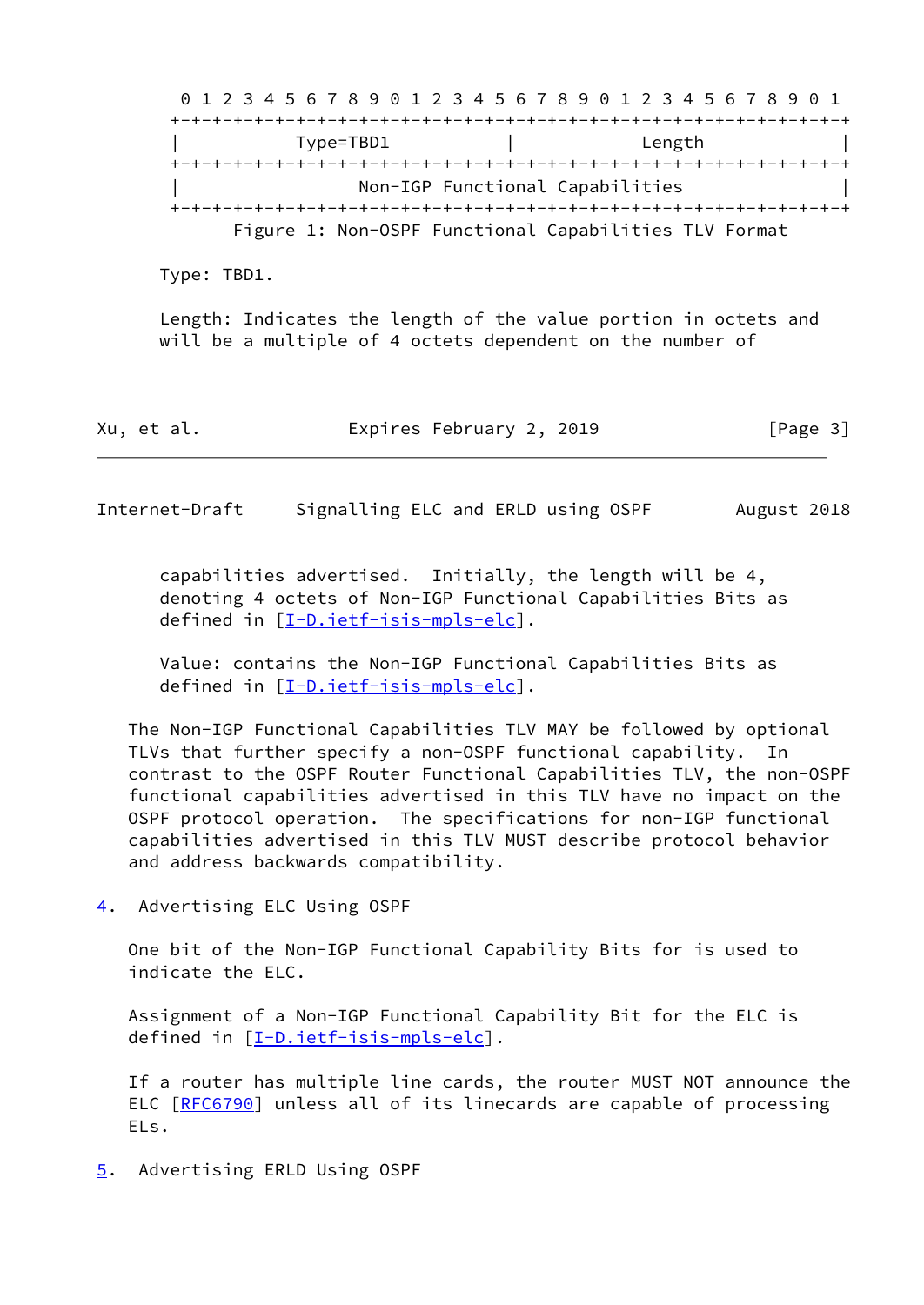A new MSD-type of the Node MSD sub-TLV [\[I-D.ietf-isis-segment-routing-msd](#page-4-7)], called ERLD is defined to advertise the ERLD of a given router. The scope of the advertisement depends on the application.

 Assignment of a MSD-Type for ERLD is defined in [\[I-D.ietf-isis-mpls-elc](#page-4-6)].

 If a router has multiple linecards with different capabilities of reading the maximum label stack deepth, the router MUST advertise the smallest one.

<span id="page-4-0"></span>[6](#page-4-0). Acknowledgements

 The authors would like to thank Yimin Shen, George Swallow, Acee Lindem, Les Ginsberg, Ketan Talaulikar, Jeff Tantsura and Carlos Pignataro for their valuable comments.

| Xu, et al. | Expires February 2, 2019 | [Page 4] |
|------------|--------------------------|----------|
|            |                          |          |

<span id="page-4-2"></span>Internet-Draft Signalling ELC and ERLD using OSPF August 2018

<span id="page-4-1"></span>[7](#page-4-1). IANA Considerations

 This document requests IANA to allocate one TLV type from the OSPF RI TLVs registry for the Non-IGP Functional CapabilitiesTLV.

<span id="page-4-3"></span>[8](#page-4-3). Security Considerations

The security considerations as described in [\[RFC7770](https://datatracker.ietf.org/doc/pdf/rfc7770)] is applicable to this document. This document does not introduce any new security risk.

- <span id="page-4-4"></span>[9](#page-4-4). References
- <span id="page-4-5"></span>[9.1](#page-4-5). Normative References

<span id="page-4-6"></span> [I-D.ietf-isis-mpls-elc] Xu, X., Kini, S., Sivabalan, S., Filsfils, C., and S. Litkowski, "Signaling Entropy Label Capability and Entropy Readable Label Depth Using IS-IS", [draft-ietf-isis-mpls](https://datatracker.ietf.org/doc/pdf/draft-ietf-isis-mpls-elc-05) [elc-05](https://datatracker.ietf.org/doc/pdf/draft-ietf-isis-mpls-elc-05) (work in progress), July 2018.

<span id="page-4-7"></span>[I-D.ietf-isis-segment-routing-msd]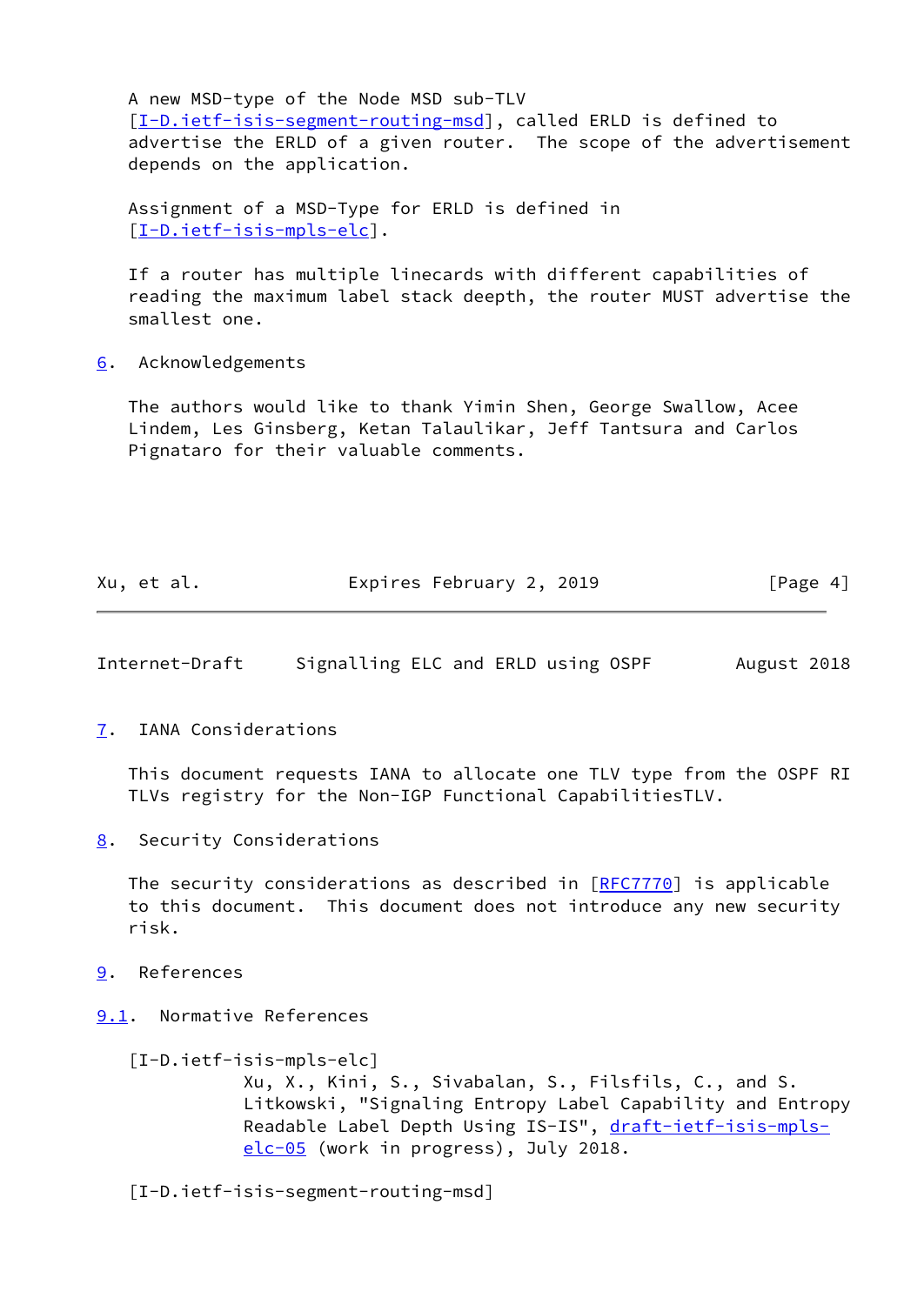Tantsura, J., Chunduri, U., Aldrin, S., and L. Ginsberg, "Signaling MSD (Maximum SID Depth) using IS-IS", [draft](https://datatracker.ietf.org/doc/pdf/draft-ietf-isis-segment-routing-msd-13) [ietf-isis-segment-routing-msd-13](https://datatracker.ietf.org/doc/pdf/draft-ietf-isis-segment-routing-msd-13) (work in progress), July 2018.

- <span id="page-5-2"></span> [I-D.ietf-ospf-segment-routing-extensions] Psenak, P., Previdi, S., Filsfils, C., Gredler, H., Shakir, R., Henderickx, W., and J. Tantsura, "OSPF Extensions for Segment Routing", [draft-ietf-ospf-segment](https://datatracker.ietf.org/doc/pdf/draft-ietf-ospf-segment-routing-extensions-25) [routing-extensions-25](https://datatracker.ietf.org/doc/pdf/draft-ietf-ospf-segment-routing-extensions-25) (work in progress), April 2018.
- <span id="page-5-3"></span> [I-D.ietf-spring-segment-routing-mpls] Bashandy, A., Filsfils, C., Previdi, S., Decraene, B., Litkowski, S., and R. Shakir, "Segment Routing with MPLS data plane", [draft-ietf-spring-segment-routing-mpls-14](https://datatracker.ietf.org/doc/pdf/draft-ietf-spring-segment-routing-mpls-14) (work in progress), June 2018.
- [RFC2119] Bradner, S., "Key words for use in RFCs to Indicate Requirement Levels", [BCP 14](https://datatracker.ietf.org/doc/pdf/bcp14), [RFC 2119](https://datatracker.ietf.org/doc/pdf/rfc2119), DOI 10.17487/RFC2119, March 1997, <[https://www.rfc-editor.org/info/rfc2119>](https://www.rfc-editor.org/info/rfc2119).
- [RFC5305] Li, T. and H. Smit, "IS-IS Extensions for Traffic Engineering", [RFC 5305](https://datatracker.ietf.org/doc/pdf/rfc5305), DOI 10.17487/RFC5305, October 2008, [<https://www.rfc-editor.org/info/rfc5305](https://www.rfc-editor.org/info/rfc5305)>.

| Xu, et al. | Expires February 2, 2019 | [Page 5] |
|------------|--------------------------|----------|
|            |                          |          |

- <span id="page-5-1"></span>Internet-Draft Signalling ELC and ERLD using OSPF August 2018
	- [RFC6790] Kompella, K., Drake, J., Amante, S., Henderickx, W., and L. Yong, "The Use of Entropy Labels in MPLS Forwarding", [RFC 6790,](https://datatracker.ietf.org/doc/pdf/rfc6790) DOI 10.17487/RFC6790, November 2012, <[https://www.rfc-editor.org/info/rfc6790>](https://www.rfc-editor.org/info/rfc6790).
	- [RFC7770] Lindem, A., Ed., Shen, N., Vasseur, JP., Aggarwal, R., and S. Shaffer, "Extensions to OSPF for Advertising Optional Router Capabilities", [RFC 7770](https://datatracker.ietf.org/doc/pdf/rfc7770), DOI 10.17487/RFC7770, February 2016, <<https://www.rfc-editor.org/info/rfc7770>>.

<span id="page-5-0"></span>[9.2](#page-5-0). Informative References

<span id="page-5-4"></span> [I-D.ietf-mpls-spring-entropy-label] Kini, S., Kompella, K., Sivabalan, S., Litkowski, S., Shakir, R., and J. Tantsura, "Entropy label for SPRING